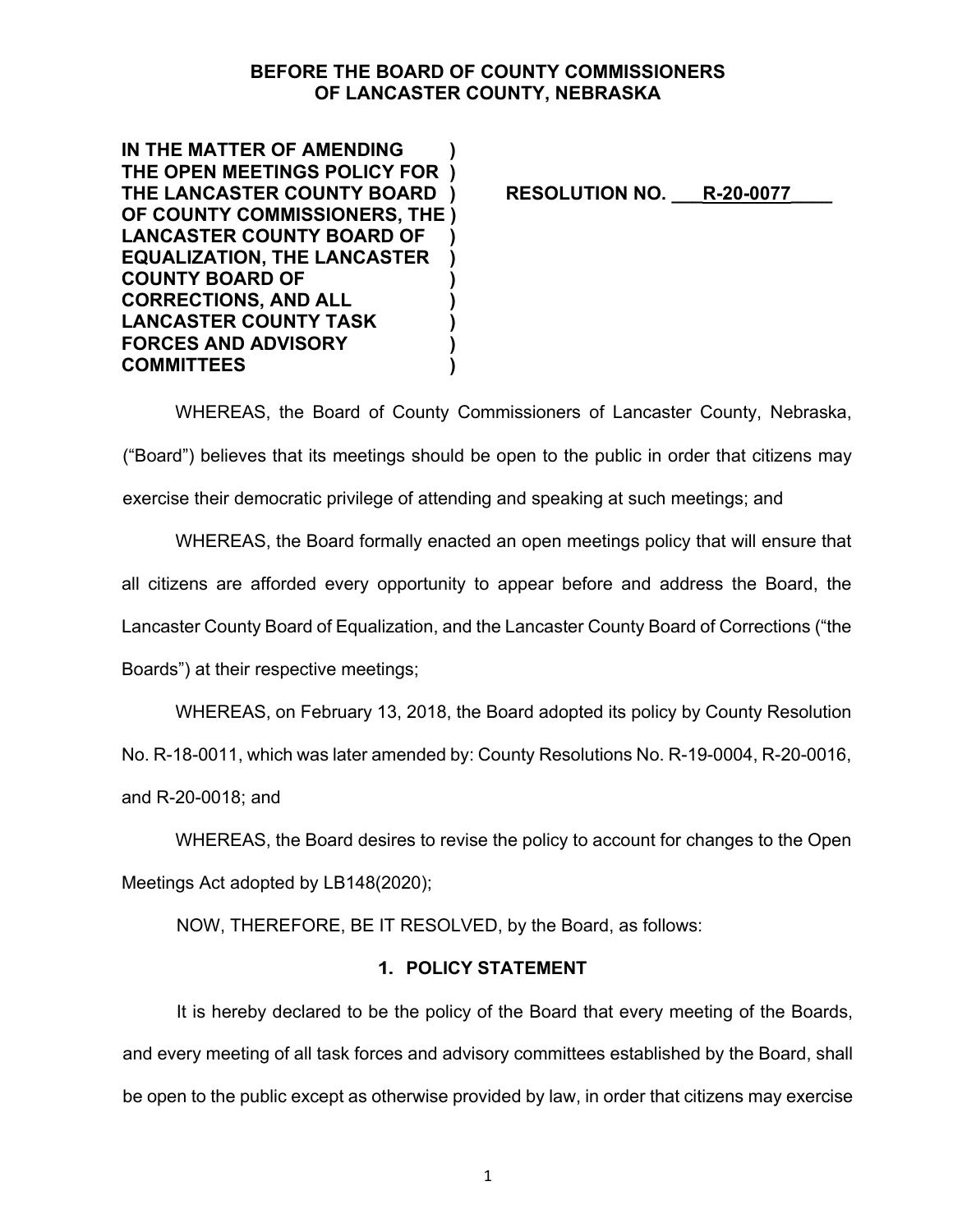their democratic privilege of attending and speaking at meetings of the Boards-; and at meetings of task forces and advisory committees established by the Board.

#### **2. MEETING DEFINED**

Meeting shall mean all regular, special, or called meetings, formal or informal of the Boards, and all meetings of task forces and advisory committees established by the Board, for the purposes of briefing, discussion of public business, formation of tentative policy, or the taking of action. Meeting as herein defined shall include, but is not necessarily limited to, all regularly or specially called meetings of the Boards;, and task forces and advisory committees established by the Board; furthermore, meeting shall include all staff meetings of the Board that are presently being held each Thursday morning.

### **a. Regular Tuesday Meetings**

The main meetings of the Board shall be held on Tuesday mornings at 9:00 a.m. Any matters to be considered by the Board may be heard at these meetings. The Tuesday meetings are intended to be formal in nature, and the types of actions taken by the Board shall include but not be limited to the following: consideration of all claims against Lancaster County ("County"), official adoption of all resolutions and policies of the County, execution of contracts, and the general exercise of the legislative and quasi-judicial powers of the Board.

Regular meetings of the Lancaster County Board of Equalization shall be held in conjunction with the Tuesday meetings of the Board, typically on the first and third Tuesday of each calendar month, and additional meetings shall be held as deemed necessary by the Lancaster County Board of Equalization.

#### **b. Staff Meetings**

The Board shall conduct a staff meeting on Thursday mornings at 8:30 a.m., and as deemed necessary by the Board. The main purpose of the staff meetings is to provide an informal forum for briefing the Board on issues facing the County and for in depth discussion of public business by the Board. The structure of these meetings shall be designed to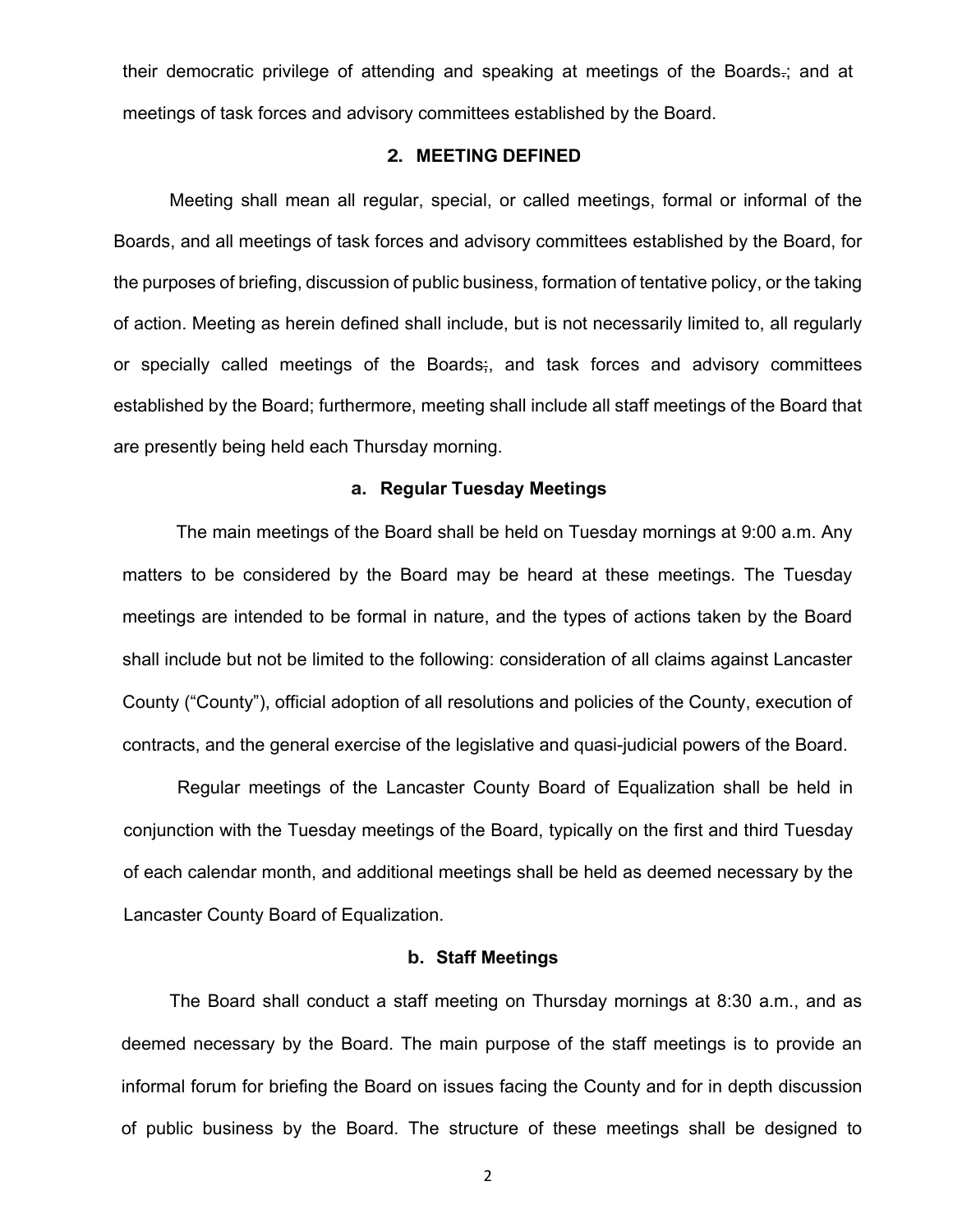encourage the free flow of information and extensive dialogue between the Board and individuals scheduled on the agenda, as well as among Board members. Topics of discussion shall be limited to items on the agenda, and any items of an emergency nature added at the meetings in accordance with this Policy.

The staff meetings shall serve as a forum for receiving reports and information from County directors and elected officials, staff members, officials from other governmental entities, and any other individuals who can provide information that will assist the Board in the formation of public policy and the efficient administration of County government. Reports from Board members regarding committee meetings and other Board-related activities shall also be presented at the staff meetings.

Although the main purpose of the staff meetings shall be the gathering and dissemination of information by the Board, limited actions consistent with this purpose and which further the open and efficient administration of County government will be taken by the Board at staff meetings. Generally, such actions will be ministerial in nature and will involve the administration of existing policies and contracts, rather than their formal adoption.

Meetings of the Lancaster County Board of Corrections shall be held quarterly on an annual basis and shall be scheduled in conjunction with the Thursday Staff Meetings of the Board.

#### **c. Task Forces and Advisory Committees**

From time to time the Board will establish a task force to study a specific issue and to present a final report to the Board. The Board has also established various advisory committees which provide information and advice to assist the Board in making decisions and formulating public policy. Such task forces and advisory committees are defined as public bodies under the Open Meetings Act, NEB. REV. STAT. §§ 84-1407 through 84- 1414, and all meetings of such task forces and advisory committees shall be held in strict compliance with the Open Meetings Act.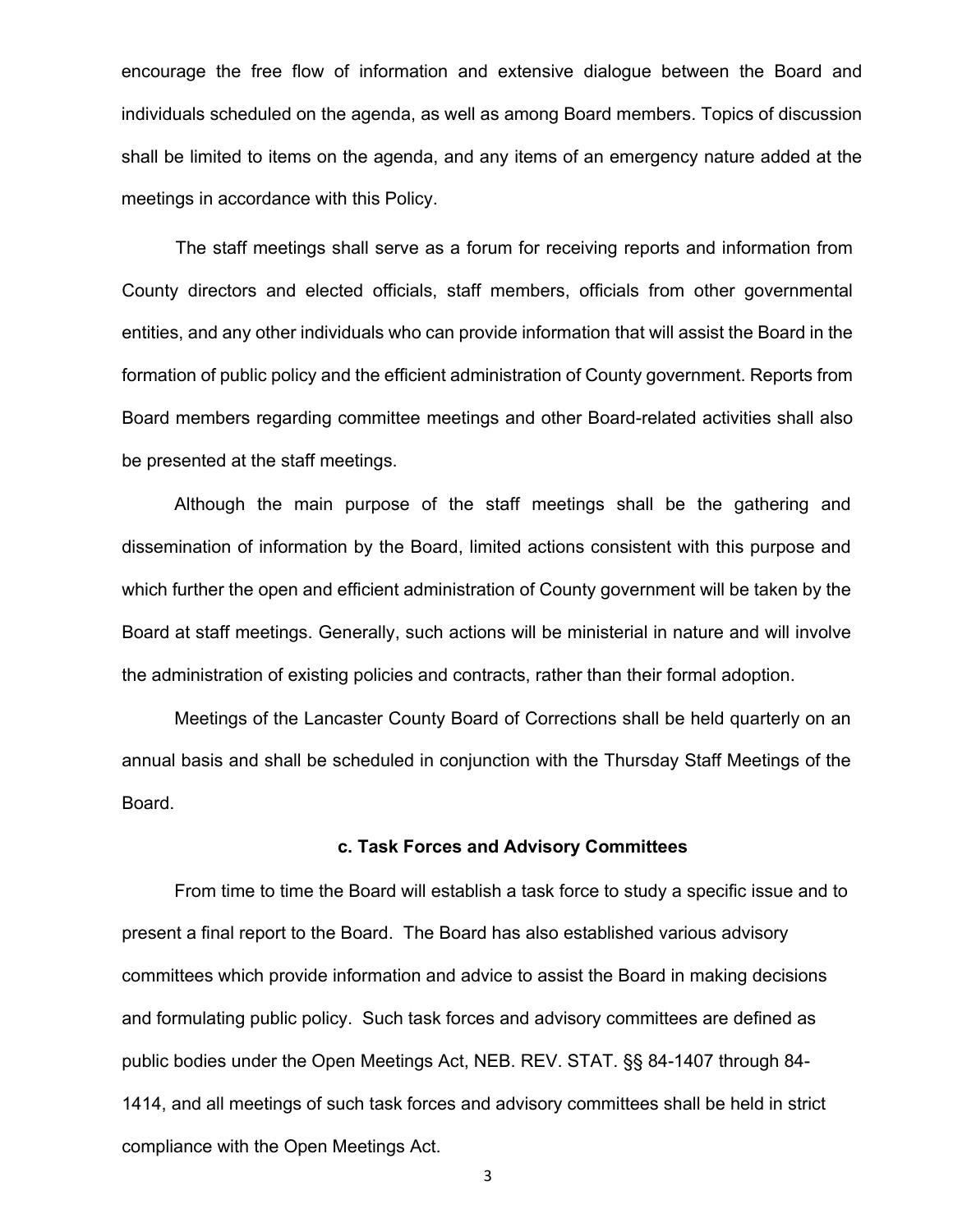#### **3. AGENDAS**

Each of the Boards shall give reasonable advance publicized notice of the time and place of its meetings, and shall transmit notice of the meetings to the public, by posting copies of the agendas on the Lancaster County website and on the bulletin board located in the entry way of the County-City Building and outside the County Commissioners' Offices. In addition, the Lancaster County Clerk ("Clerk") shall maintain a list of the news media requesting notification of meetings and shall make reasonable efforts to provide notice to them of each of the Boards' meetings. The Clerk's responsibilities set forth under this paragraph shall not apply to the Board's Staff Meetings or to task forces and advisory committees established by the County Board. The notice also shall be transmitted to all members of the Boards. The notice shall contain an agenda of subjects known at the time of the publicized notice, or a statement that the agenda, which shall be kept continually current, shall be readily available for public inspection in the offices of the Board and the Clerk during normal business hours.

In addition, the Clerk shall publish notice of the meetings of the Boards in a newspaper of general circulation in the County and on such newspaper's website. The chairperson of each task force and advisory committee established by the County Board shall publish notice of the meetings of the task force or advisory committee in a newspaper of general circulation in the County and on such newspaper's website, provided that the Clerk shall publish notice of the meetings of the Justice Council in a newspaper of general circulation in the County and on such newspaper's website.

Agendas for the Tuesday meeting shall typically be posted not later than the Friday immediately preceding the meeting. The agenda for the regular Tuesday meetings shall be prepared by the Clerk, subject to the authority of the Board as to the final form and content of the agenda. The Board will work with the Clerk to resolve any disagreement with respect to the final form of the agenda. The deadline for submitting items to the Clerk for placement on the agenda of the Board's regular Tuesday meeting shall be 4:30 p.m. on the Thursday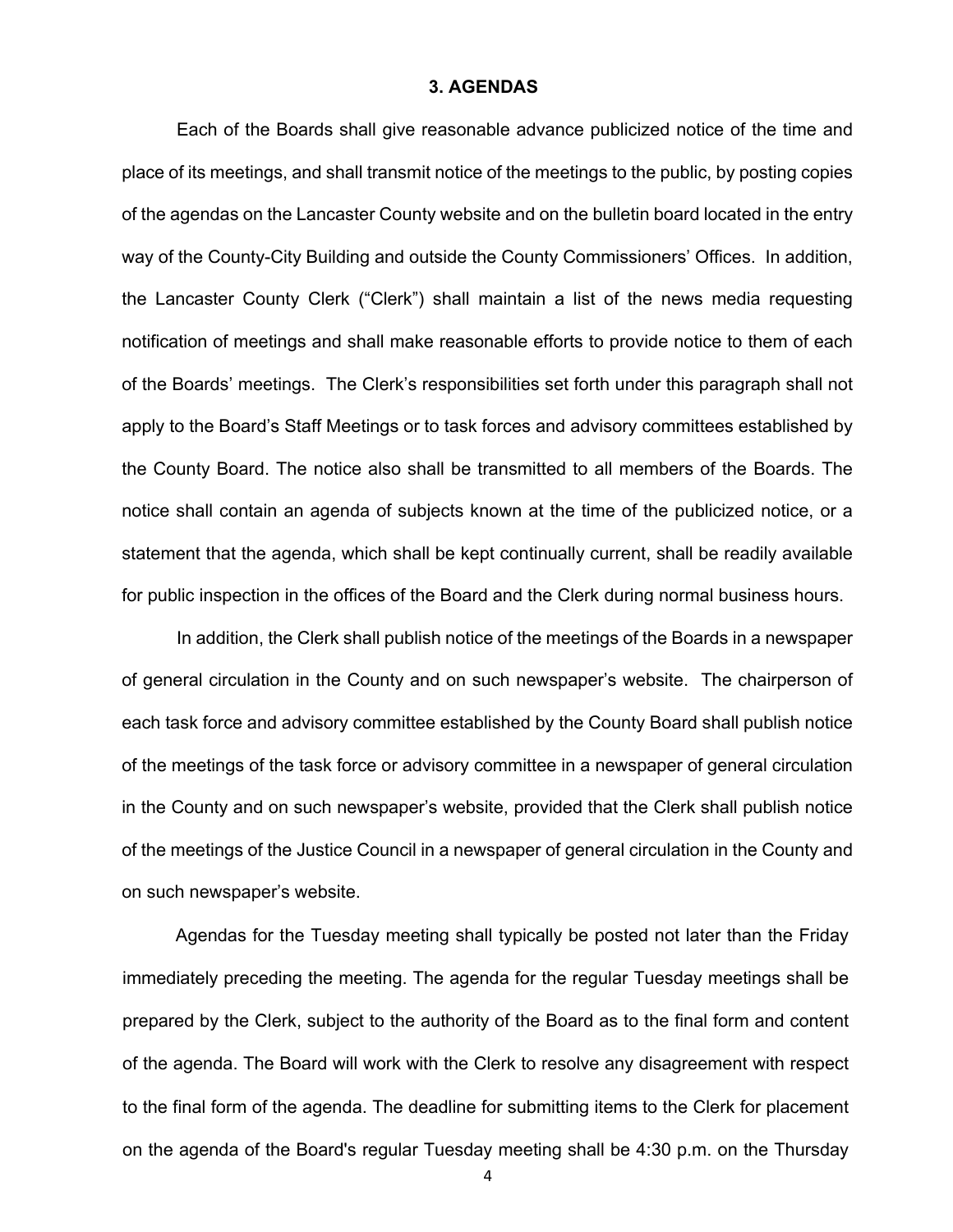immediately preceding such meeting, or at such days/times as designated by the Clerk with advance written notice as necessary. Any item requiring legal review shall be submitted to the County Attorney's Office for review before that item may be submitted to the Clerk for scheduling. Items may be added to the agenda after the deadline but more than twenty-four hours before the regular Tuesday meeting only with the consent of a Board member, the Board's Chief Administrative Officer, Deputy Chief Administrative Officer, or the County Attorney. Except for items of an emergency nature, the agenda for any meeting shall not be amended less than twenty-four hours before the scheduled commencement of the meeting.

Routine business items that are expected to be adopted without dissent shall be placed under the "Consent Items" portion of the Board's Tuesday meeting agenda. These items include contracts that have received unanimous approval of a Purchasing Department recommendation at a previous meeting, contract renewals and extensions, right-of-way contracts, utility permits, reports, and grant contracts for grant awards (e.g., Juvenile Justice Prevention Funds, Joint Budget Committee Funds, or Community Aid Funds) that received unanimous approval at a previous meeting. Any individual Consent Item may be removed for special discussion and consideration by a Commissioner or by any member of the public without prior notice. Unless there is an exception, Consent Items not removed for special discussion and consideration will be approved as one with a single vote of the Board.

Any Board agenda item arising out of an application (e.g., applications submitted pursuant to the Zoning Resolution of Lancaster County, amusement license applications, special event permit applications, or liquor license applications) may be withdrawn by the applicant at any time before the Clerk has called the agenda item.

For any Board agenda item that requires a public hearing, the Clerk, following receipt of notice of such an agenda item, shall place on the Board's next Regular Tuesday Meeting agenda under consent an item for the Board to set the time and place of such public hearing. Once the Board has set the time and place of such public hearing, the Clerk shall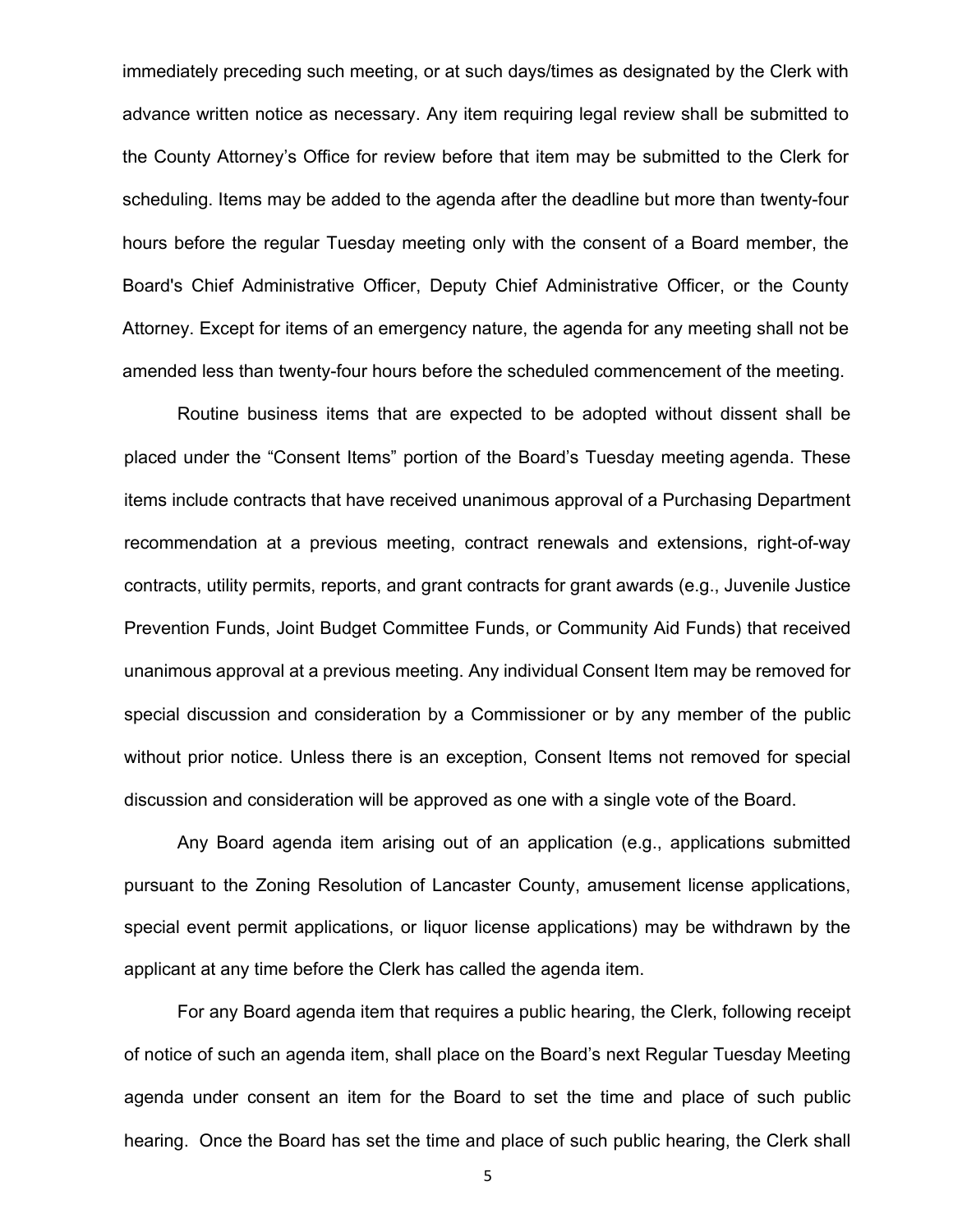advertise the time and place and subject matter of such public hearing. The Board will consider an applicant's or a County department's written request for deferral of a public hearing if such request is made prior to the opening of the public hearing. In the event the Board defers a public hearing after the Clerk has advertised the time and place of the public hearing, the Board shall: open the public hearing pursuant to the advertisement; allow all interested persons an opportunity to appear and present testimony and evidence at the public hearing; keep the public hearing open and continue the public hearing at the time and date specified by the Board.

Staff meeting agendas shall be posted not later than twenty-four hours in advance of the meeting. The staff meeting agendas shall be prepared by the Chief Administrative Officer for the Board.

# **4. EMERGENCY ITEMS**

The Board shall have the right to modify its agenda less than twenty-four hours before the scheduled commencement of a meeting to include items of an emergency nature, provided that the modification is made only at such public meeting and is recorded in the minutes of the meeting as required by law.

The policy of the Board is to conduct all of its meetings in a manner designed to maximize public awareness and input into such meetings, therefore, only items of a true "emergency" nature will be accepted by the Board for placement on its agenda as emergency items.

#### **5. CONDUCT OF MEETINGS**

Each meeting herein shall be conducted in strict compliance with the Open Meetings Act of the State of Nebraska, NEB. REV. STAT. §§ 84-1407 through 84-1414.

Roberts Rules of Order shall serve as a procedural guide for all meetings of the Board, but strict adherence to the Rules shall not be required.

The conduct of persons attending and speaking at meetings of the Board shall be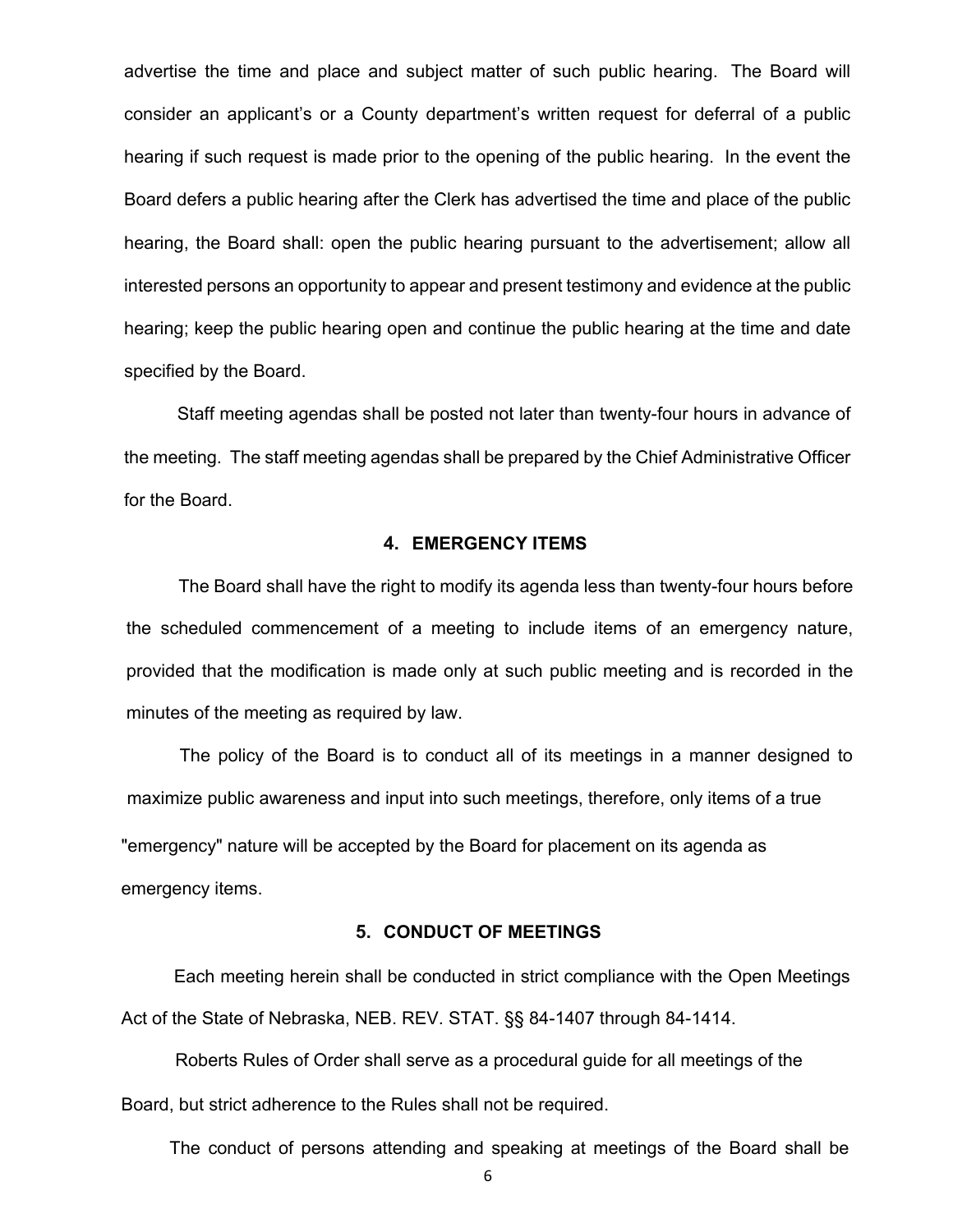governed by the provisions of Exhibit "A", which is attached to this Resolution and incorporated herein by reference, and written copies of the public participation guidelines reproduced in Exhibit "A" shall be made available to persons attending Board meetings, except when public speaking has been suspended during an emergency declared by the Board. Notwithstanding the foregoing or anything to the contrary in this policy, during an emergency declared by the Board, the Boards temporarily may suspend public speaking at their meetings.

The Lancaster County Sheriff shall serve as the sergeant-at-arms for all meetings of the Board.

# **a. Minutes**

Each of the Boards must keep minutes of all its meetings, showing the time, place, members present and absent, and the substance of all matters discussed. The minutes for each meeting shall state the methods and dates of the publication of notice of that meeting. The Clerk or the Clerk's designee shall prepare and maintain minutes of all meetings of the Boards mentioned herein., but shall not be responsible for preparing and maintaining the minutes of task forces and advisory committees established by the County Board.

Actions taken on any question or motion duly moved and seconded shall be by roll call vote of the public body in open session, and the record shall state how each member voted, or if the member was absent or non-voting.

The vote to elect leadership within any of the Boards may be taken by secret ballot, but the total number of votes for each candidate shall be recorded in the minutes.

The minutes of all meetings and evidence and documentation received or disclosed in open session shall be public records and open to public inspection during normal business hours.

Minutes shall be written and available for inspection within ten (10) working days or prior to the next convened meeting, whichever occurs earlier. Minutes of the Tuesday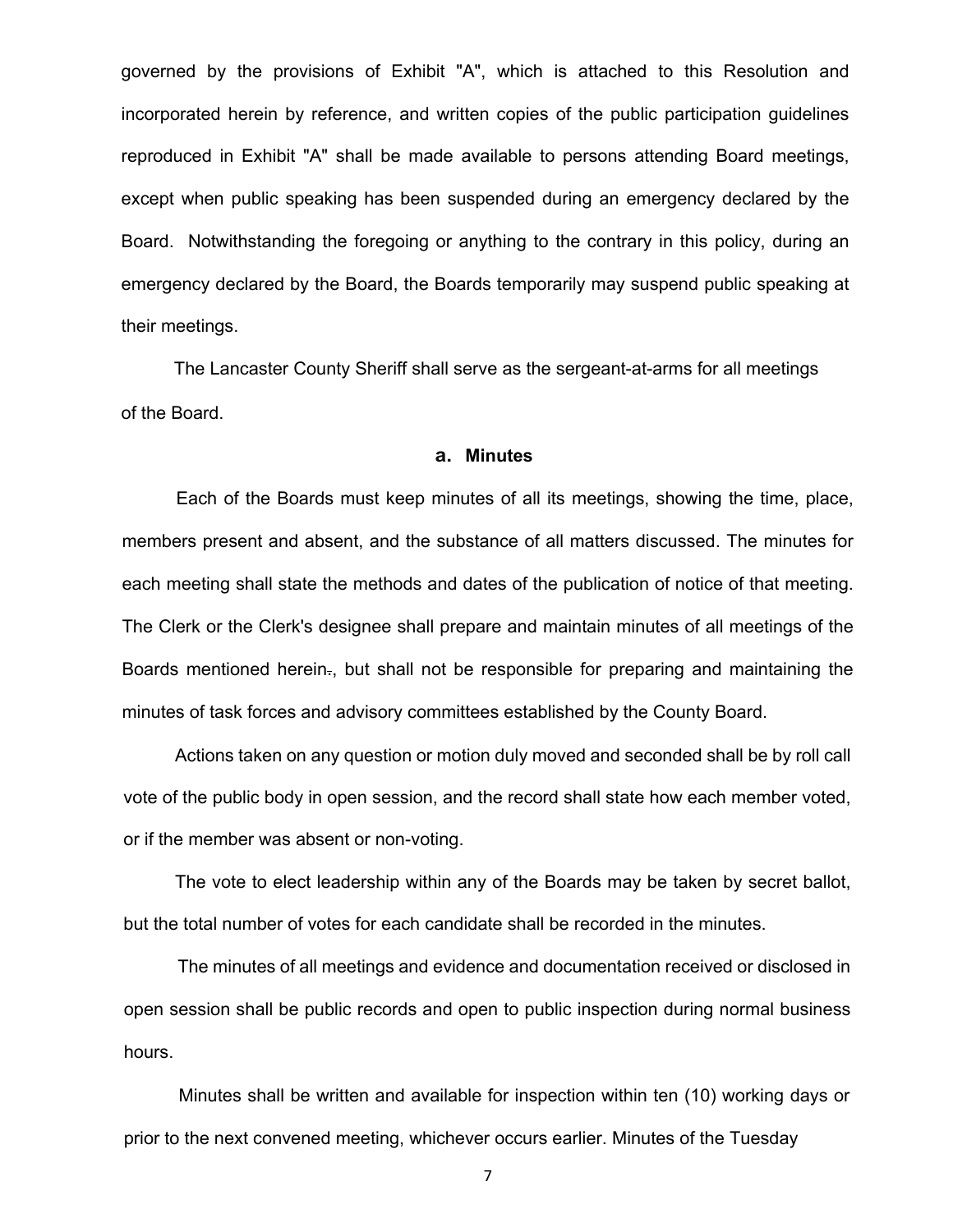meetings will be considered for approval at the next Tuesday meeting, and minutes of the staff meeting will be considered for approval at the next staff meeting.

The Board will carry as an agenda item on its Tuesday agenda an announcement of the times and locations of all meetings, including staff meetings, that the Board will hold during the week following the meeting at which such announcement is made. The agenda shall also contain a statement that all such meeting agendas shall be kept continually current and available for public inspection in the office of the Clerk and the Board during normal business hours.

# **6. EXECUTIVE SESSIONS**

Any of the Boards may hold a closed session by the affirmative vote of a majority of its voting members if a closed session is clearly necessary for the protection of the public interest or for the prevention of needless injury to the reputation of an individual and if such individual has not requested a public meeting. Closed sessions may be held for, but shall not be limited to, such reasons stated in NEB. REV. STAT. § 84-1410(1).

The vote to hold a closed session shall be taken in open session. The vote of each member on the question of holding a closed session, the reason for the closed session, and the time when the closed session commenced and concluded shall be recorded in the minutes. Consideration of matters during the closed session shall be restricted to only those purposes set forth in the minutes as the reason for the closed session. The meeting shall be reconvened in open session before any formal action may be taken. Formal action shall mean a collective decision or a collective commitment or promise to make a decision on any question, motion, proposal, resolution, order, or ordinance or formation of a position or policy but shall not include negotiating guidance given by members of the public body to legal counsel or other negotiators during the closed session.

Any member shall have the right to challenge the continuation of a closed session if the member determines the session has exceeded the reason stated in the original motion to hold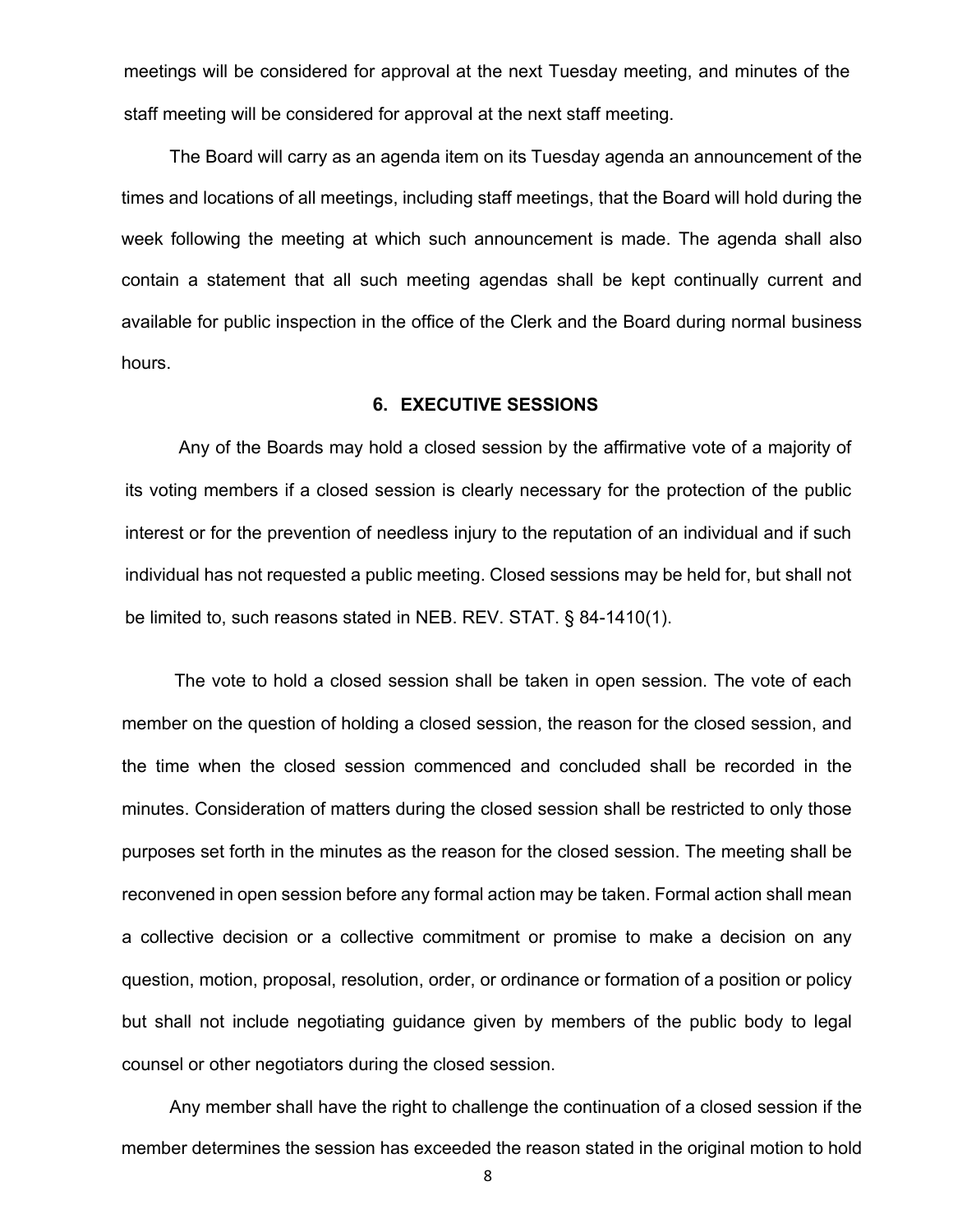a closed session or the member contends that the closed session is neither clearly necessary for (a) the protection of the public interest or (b) the prevention of needless injury to the reputation of an individual. Such challenge shall be overruled only by a majority vote of the members of the public body. Such challenge and its disposition shall be recorded in the minutes.

Any of the Boards conducting an executive session may request the presence of the Clerk as an observer-only at an executive session, and may request other persons to attend an executive session when necessary.

#### 7. REVIEW

This Meeting Policy shall be subject to continuous review and update. The Board shall meet with the Clerk as necessary for the purpose of evaluating how the Policy is working and discussing and adopting any changes that will improve the Policy.

#### 8. RESCISSION

AND BE IT FURTHER RESOLVED, that the foregoing policy shall be effective upon the date of execution of this Resolution, and that this Resolution shall supersede Resolution No. R-20-0016 and any previously existing County resolutions on the same subject matter.

Dated this  $\frac{\Upsilon_{\text{th}}}{\Upsilon}$  day of  $\frac{\text{N}}{\text{N}}$ 

BY THE BOARD OF COUNTY COMMISSIONERS OF LANCASTER COUNTY, NEBRASKA

APPROVED AS TO FORM

this  $11^{\omega}$  day of Novembey 203Q,

 $\overline{P}$  For PAT CONDON

Lancaster County Attorney

 $\bigcup$ the Ry  $\overline{\phantom{a}}$ **−**  $\mathscr{L}$  as AMUNDSON A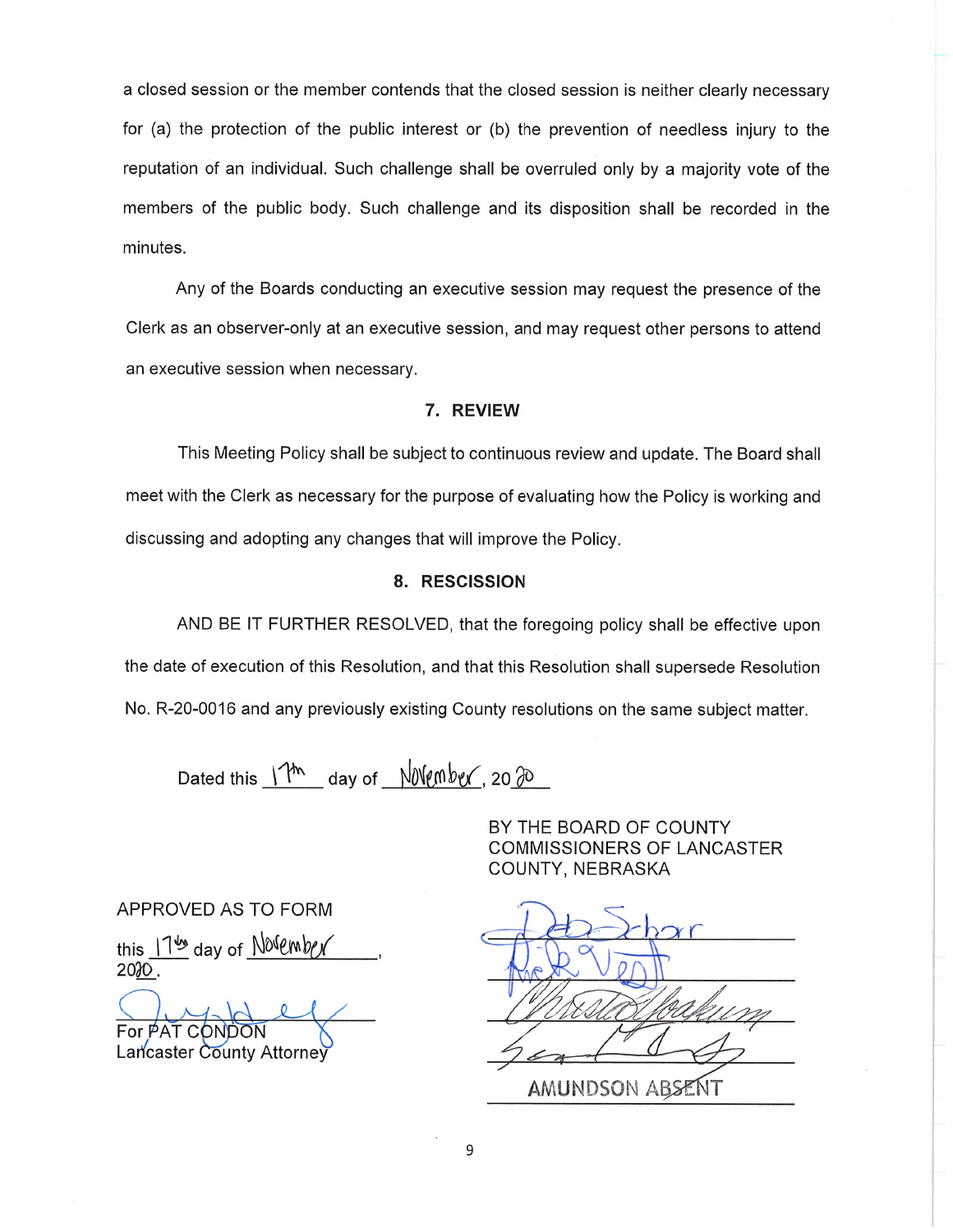# **GUIDELINES FOR PUBLIC PARTICIPATION AT MEETINGS OF THE LANCASTER COUNTY BOARD OF COMMISSIONERS**

# **(As Adopted by Resolution R-20-0077**

The Lancaster County Board of Commissioners serves as the governing body for Lancaster County. The County Board is charged with various legislative and administrative duties, including the management of county funds, maintenance of county property, adoption of the county budget, setting of tax levies and salaries of elected and appointed county officials, and the administration of various programs established by state law. Unless specified elsewhere, the following are guidelines for public participation at County Board meetings.

# **A. PUBLIC COMMENT**

# **1. Regular Tuesday Meeting**

The regular meeting of the County Board is held each Tuesday at 9:00 a.m. in the County-City Building, on the first floor in the Chambers, Room 112. The meetings of the County Board are open to the public. Comments from members of the public are welcome and will be scheduled as follows:

# **Items on the Agenda:**

Those wishing to speak on items specific to the agenda are asked to do so when that item is called by the County Clerk. The Board Chair will recognize and call forward those citizens who wish to speak. Each speaker is limited to five (5) minutes. The County Clerk will indicate when one (1) minute remains to allow for the summary of remarks. *Time limits may be extended or reasonably decreased at the discretion of the County Board Chair.* 

# **Items not on the Agenda:**

Those wishing to speak on items relating to other County business not on the agenda may speak during the Public Comment portion of the agenda. The Board Chair will recognize and call forward those citizens who wish to speak. Each speaker is limited to five (5) minutes. The County Clerk will indicate when one (1) minute remains to allow for the summary of remarks. *These time limits may be extended or reasonably decreased at the discretion of the County Board Chair*.

All citizens who speak are asked to print their name and address on the sign-up sheet located on the dais, stating verbally for the record their first and last names.

# **2. Thursday Staff Meeting**

The County Board holds a staff meeting each Thursday morning at 8:30 a.m. in the County-City Building, on the first floor in Room 113. Staff meetings are open to the public. Public comments are not allowed at staff meetings except at the discretion of the County Board Chair.

# **3. Agendas**

Agendas and supporting documentation for County Board meetings are public records and are kept on file in the Lancaster County Clerk's Office. Information regarding agendas may be obtained by calling the County Clerk's Office at 402-441-7481, through the County Clerk's website (www.lancaster.ne.gov/clerk), or by coming in person to the Clerk's office during normal business hours, from 7:30 a.m. to 4:30 p.m.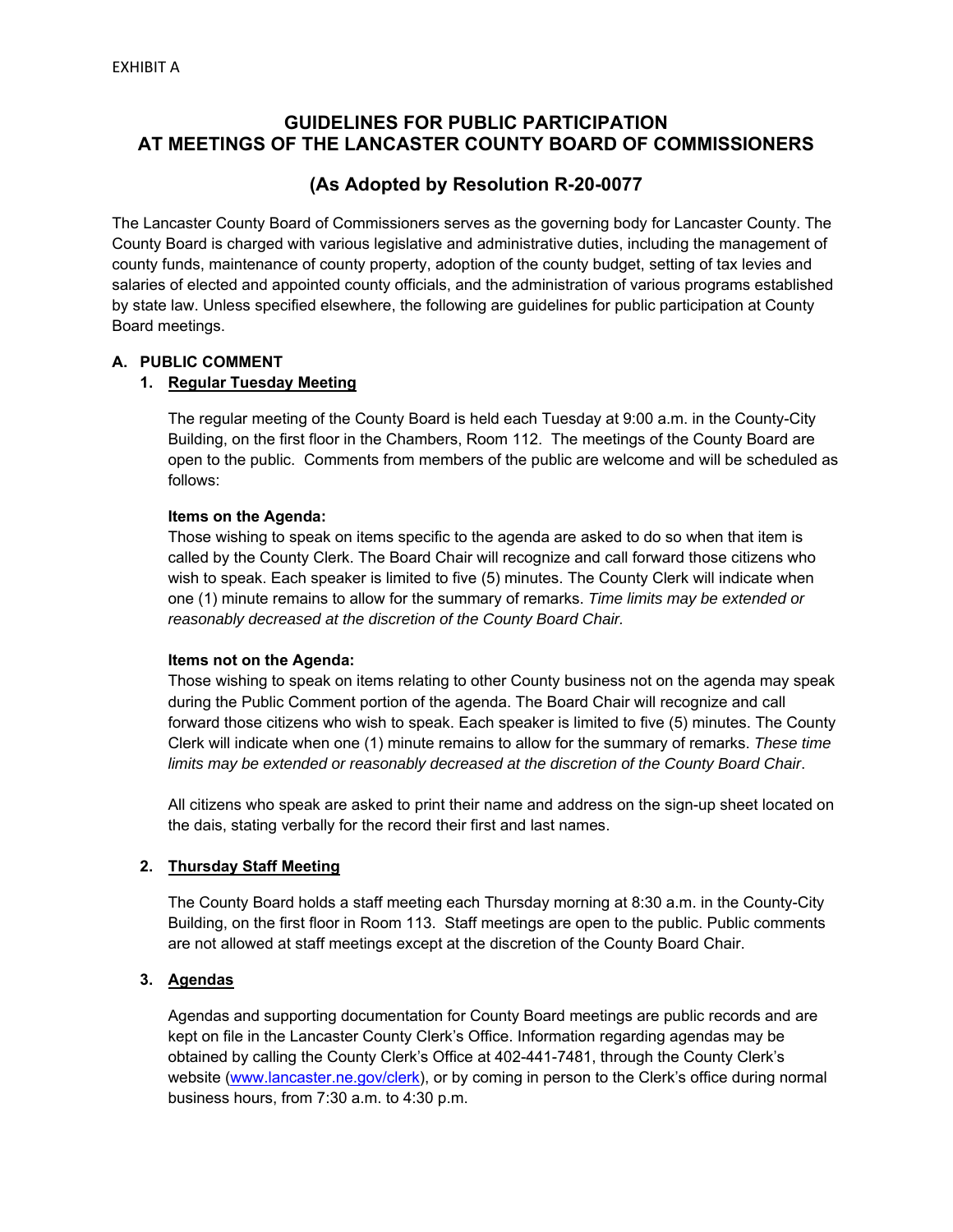# **4. Public Hearings**

Public hearings are conducted by the County Board when required by law or when a public hearing will assist the County Board in the formation of sound public policy or the efficient administration of county government. Most public hearings held by the County Board are conducted during the Tuesday meetings. Items for which a public hearing will be conducted are set forth on the agenda under the Public Hearing section. Members of the public may give testimony to the County Board during a public hearing. Each person offering testimony will be asked to print their name and address on the sign-in sheet located on the dais and verbally state their first and last name for the record. The County Clerk will administer the oath before testimony begins.

The order of testimony shall be as follows:

- 1. Staff members handling the specific topic (if any)
- 2. Applicant (if any)
- 3. Proponents of the proposed action
- 4. Opponents of the proposed action
- 5. Testimony in a neutral capacity, including comments from staff members or individuals seeking information about the proposed action
- 6. Staff member assisting the County Board may make brief comments on the testimony and respond to questions; and
- 7. Rebuttal by the applicant (if applicable).

Staff member testimony is not limited to a specific amount of time; however, Staff shall provide its information as succinctly as possible. Applicant testimony is limited to thirty (30) minutes. Except for staff members and applicants, each speaker is limited to five (5) minutes. The County Clerk will indicate when one (1) minute remains to allow for the summary of remarks. *Time may be extended or reasonably decreased at the discretion of the County Board Chair*. Those testifying are encouraged to avoid giving repetitive or irrelevant testimony. The County Board Chair shall reserve the right to discontinue at any time repetitive or irrelevant testimony.

Those testifying should identify any organization or group they may be representing. Large groups in attendance which are supporting or opposing the same position with regard to the subject of a public hearing should choose one or two spokespersons to represent the group. The spokesperson(s) may ask the group to stand to give the County Board an idea of the number of persons sharing a similar viewpoint.

If you plan to read a prepared statement or reference/display other documents in your possession, a copy must be provided to the County Clerk at the public hearing for the official record. If you do not have an extra copy available at the time of the public hearing, the County Clerk will make a copy following your testimony.